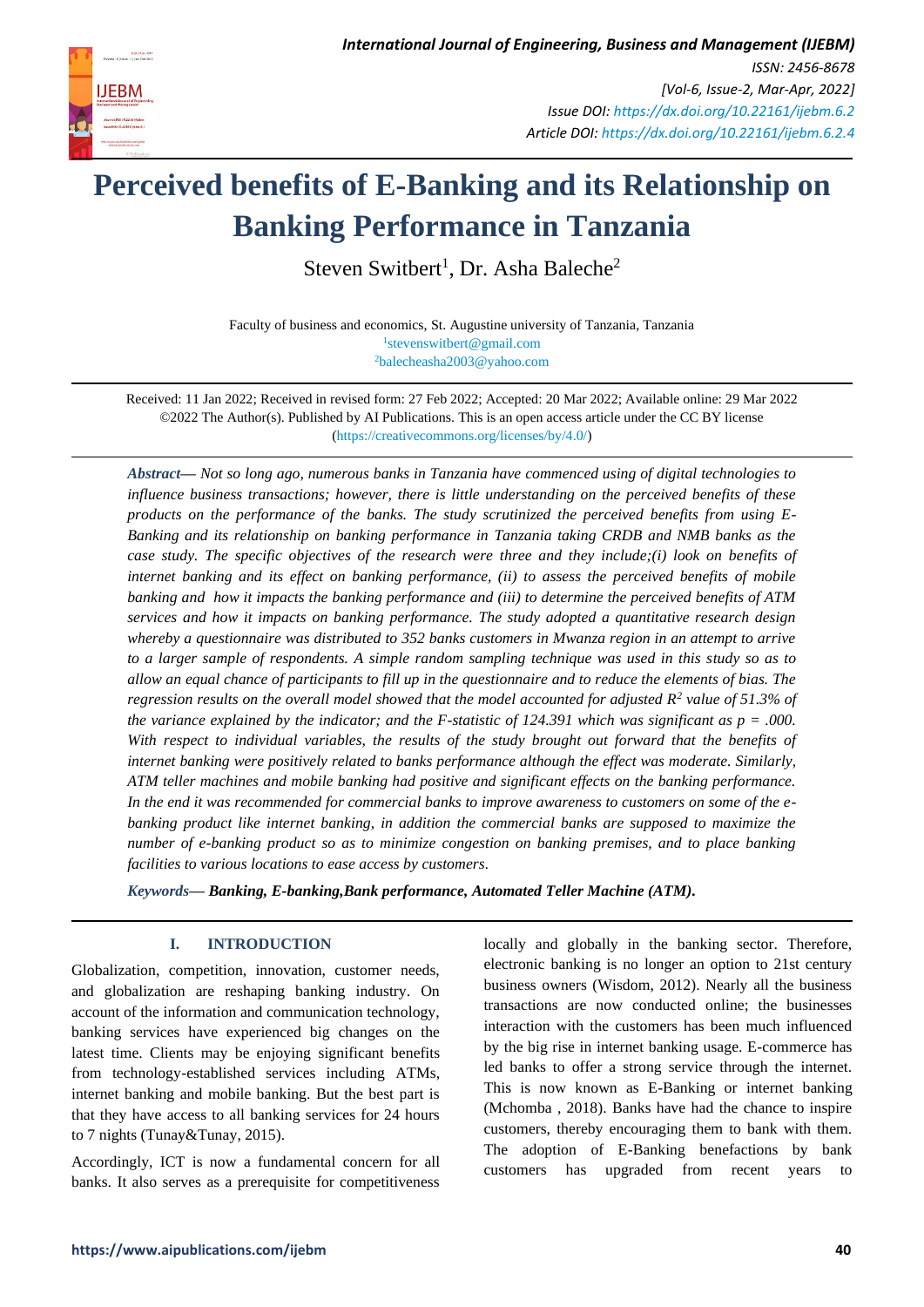approximately 25% to 30%, in point of fact, banks are deliberately doing improvements in E-Banking offerings for keeping and bringing new customers, and are significantly making massive investments in enforcing the currently E-Banking approaches to preserve and increase their bettering (Hammoud, 2018).

The permit of the management to point out and influence strategies that give them a competitive edge in their target markets. The evaluation of financial records, market share, and management strategies are all useful methods for assessing performance. These are some of the most important indicators of an organization's financial health (Ilyukhin, 2015)

E-banking has many advantages over traditional banking systems. It reduces transaction costs, improves payment efficiency, and provides financial services to customers. Ebanking innovations are always dealt with carefully assessment of the likelihood and costs involved so that there are no adverse effects on bank performance (Hammoud, 2018). One, the efficiency and effectiveness of electronic banking is directly linked to bank performance (Hammoud, 2018).

Presently, there is rising competitiveness in the financial service market which resulted in power to increase and adventure different delivery instruments to stay and sustain in the market. A strong banking sector is vital in every nation and can have an important consequence in supporting economic development through efficient financial services. The continuous development of electronic banking has made the provision of some services, especially those that do not require continuous physical customer-service provider contact to extend their provision though electronic means. The characteristic illustration of such services is banking, which is still travelling into internet banking. With the acknowledgment of the cost and functioning advantages of electronic banking, banks have incorporated electronic banking to create a competitive improvement (Laukkanen, 2016; Xue et al., 2011).

The role of the banking sector is going with the globalization undertaking at the everyday level. This change will comprise moving from orthodox service to electronic service delivery of banking services. E-Banking structure has smoothened the way of chances to the existing banks and financial sector. This expertise allows business process serving borderless market, reengineering, to attain zero latency leading to development in customer service levels and better risk administration because of real-time settlement. Since its evolution in 90th decades, it is having unprecedented growth. The growth rate is higher in developed nations and lower in least developed nations (Chang, Dillion, & Hussain, 2006).

The positive effect of electronic banking on the carriage of the function of cost-effectiveness is significant. A transaction at a branch can cost 40 to 80% less than if it was done online (DeYoung, 2001). The internet banking costs and other electronic functions reduces the estimated total overhead expenses and the operational costs rendered by banks (DeYoung, 2001). The use of electronic banking services by banks is categorized as "innovative", and their distribution channels are more extensive than the sector average. Their costs are also lower than the sector average (Pigni, Ravarini, Tagliavini, &Vitari, 2002).

The 1900s could have had an influence on Tanzanian banking activities. These practices were introduced by colonialists so as to make smooth their financial obligations in Tanzania and East Africa. The earlier banks were created under the Tanganyika regime of Germany. The British regime in Tanzania in 1919s enacted many laws to regulate banking activity in Tanzania. They not only introduced more banks than those held by Germans but also enacted numerous banking regulations. The colonial banking legacy of the British Empire was carried on banks after independence. In 1967, the Arusha declaration nationalized all private banks. In the untimely 1990s, a Nyirabu Commission report was issued on its inquiry into Tanzania's banking and monetary systems. Its significant contribution to banking development is immense. This is why the Banking and Financial Institution Act (1991) was created. Despite its extraordinary contribution, the latter didn't mention anything about electronic banking. This is because most Financial Institutions in the country had not yet adopted ICT. However, developed countries like the USA and UK already felt the benefits of ICT (Douglas, 2011)

Seeing that, financial service providers have used electronic messages to pass on via exclusive software systems (intranets), for a long time before the advent of internet. The permeable of internet in the 21st Century has caused a revolution in traditional transaction methods. This has led to most banks and financial institutions in many countries to adopt this technology for most commercial activities. Although electronic banking is still in its infancy, there is a lot of interest in Tanzania. It is a proud moment to see various banks adopt Automated Teller Machines. Other communication companies such as Tigo and Vodacom also adopt m-banking. This allows for quick deposits, transfers, and payments via electronic payment services (Kato, 2019). Electronic banking is a key part of the country's economy. This was evident in the adoption by CRDB bank of electronic banking (Robert 2011).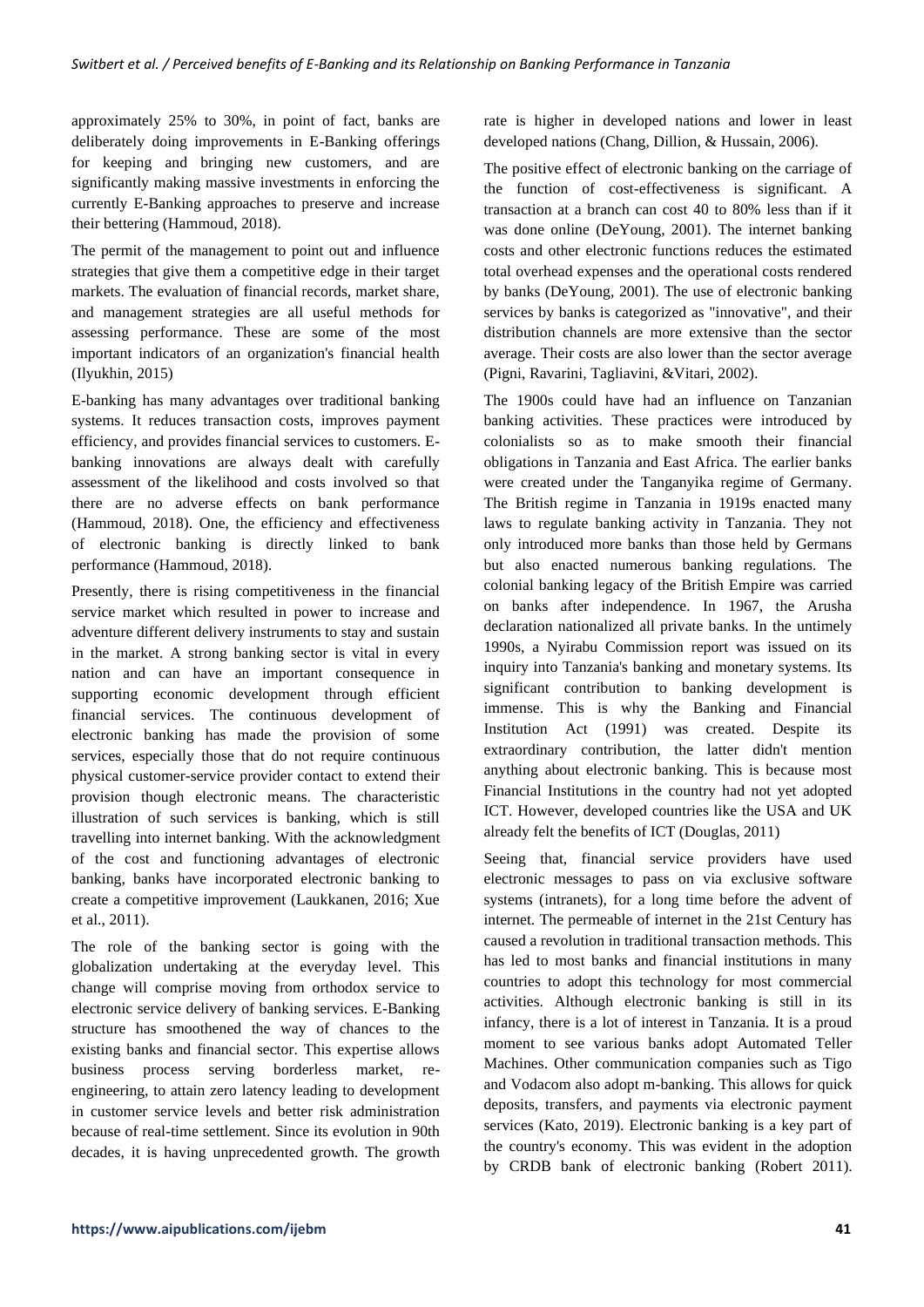Electronic banking in Tanzania has been confirmed by the adoption of electronic banking by CRDB and NMB, DCBs, Exim Bank, and NBC.

In recent years according to Mayonga (2014) Tanzania banking sector has made a noteworthy progress in development of ICT by introducing a banking service known electronic-banking. Bank like CRDB, NMB, NBC, TPB have invested significantly in ICT by introducing different form of E-banking to facilitate electronic cash movement. New services are originating such as mobile banking, internet banking and others. This is to say with Ebanking it is even easier for a holding bank to control its subsidiary bank allocated at a distant as a result of technological advancement. In Tanzania E-banking is in its early stages, though a great response of use is witnessed. The adoption of Automated Teller Machines (ATM) by various banks and financial institutions is of pride, the adoption of mobile banking by various communication Companies such as Tigo, Vodacom, Airtel, gear habits for deposits and quick transfers of money or payments via electronic payments services. The adoption of E-banking by banks such as CRDB, NMB, and NBC evidently indicates the role played by E-banking in the country. Since then, financial service providers have been using electronic message transmitted through proprietary software system (intranets) for some time before ICT introduced internet. Come the 21st century and introduction of internet caused a dramatic revolution in the old traditional methods of transactions which has necessitated most banks and financial institutions in most countries introduce the use of such technology in most commercial activities (UNCTAD, 2008).

According to Gupta (2008) and Kamel (2005), E-banking is a key component of banks' transformation efforts in areas in the same degree as products and services and how they are carried through. It's a powerful and valuable instrument to promote innovation and improve bank competitiveness. Information technology is an important component of the bank's development drive. It has been proven to increase customer loyalty and business efficiency.

This shows that information technology facilitates the delivery of quality and efficient services. Similarly, Christopher, Mike, & Amy (2006) brought forward the ebanking importance and the channels for selling products and services to banks and is considered a requirement for banks to succeed. Because of the integration and use of information technology in banking operations, the quality and regulation of the banking industry have increased dramatically worldwide. The research executes the perceived benefits of e-banking and its relationships on banking performance.

# **II. LITERATURE REVIEW**

The findings pin pointed out the assessment of the perceived benefits of E-Banking and its relationship on banking performance the fact that the researcher was involved in the actual public operations that has been a great advantage in making solid assessment and arriving at the right conclusions and eventually coming up with constructive suggestions.

# *2.1 Banking*

According to Indian Banking Regulation Act, 1949 defined Banking is the business that accepts money from the public for saving, investment or lending. It can be withdrawable by cheque, draft or order. According to Ravi (2001), banking technology is the combination of computer science and sophisticated information and communication technologies. It gives banks ample time to give out best services and safe reliable to customers and make them cheap in way to maintain a competitive advantage over others banks.

# *2.2 E-Banking*

The future of businesses is electronic banking. It is the conveyance of traditional and new banking spin-off and services to customers via a personal computer. Initially, electronic banking was a medium for information to market products and services. However, banks now use internet banking for both transactional and informational purposes.

Electronic banking is the cutting-edge route utilized by banks in the arrangement of services and products to its clients. Electronic banking utilizes web and cell phone energize as the channel of achieving clients. The idea of ebanking is depicted from various perspectives; Chang and Hamid (2010) strategized the-banking as the plan of action throughout that the customers finish money exchanges electronically in the absence of going to the banks physically or without going by banks premises. Alsajjan& Dennis, (2010) characterized e-banking as the way toward giving banking services through innovation without utilizing physical assets of banks and additionally clients by utilizing e-banking, banks can convey services to clients and other e-products through the web instead of going to the bank premises physically (Cheung & Lee, 2006). The classification of these banks was considered to be applied via the channels which are mostly safe for carrying internet banking and they include;

• Mobile banking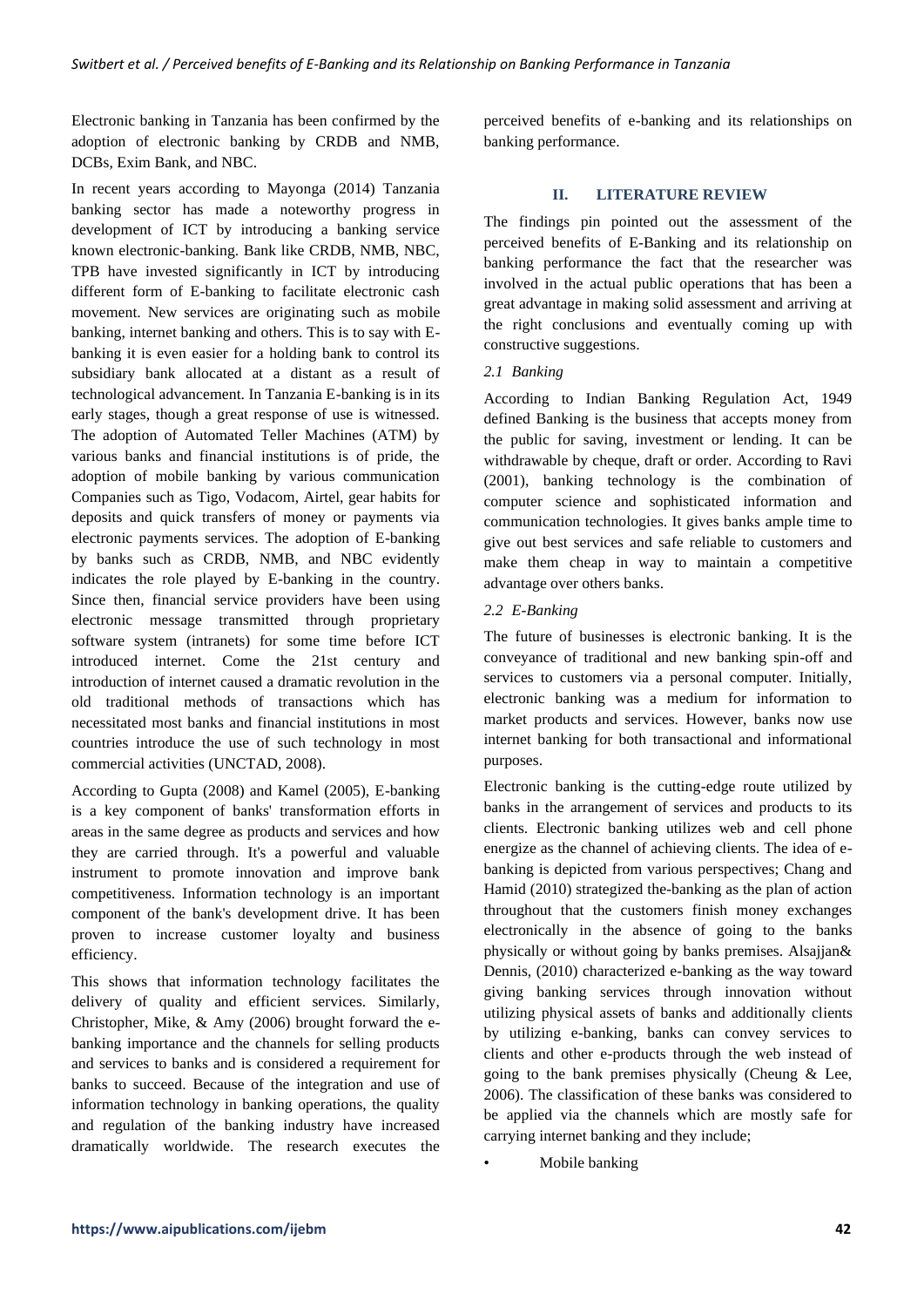- Internet banking
- Automated teller Machine

In addition, this can be taken to mean the provision of small- and retail products of banking services through the channels of electronics. E-banking (or electronic banking) touch on the supplying of financial services and trading making use of electronic communication. Banks are moving to multi-channel dispensation of their financial services through amalgam platforms which allows them to provide the traditional banking services. These include account management, deposit-taking, loaning, account management, financial advice, and electronic bill payment.

# *2.3 Perceived benefits of E-Banking*

Electronic banking is a great way to save money. Electronic banking offers both the customer and the bank many benefits. First, the e-banking service offers a competitive branding option and a better understanding of market needs. According to Jen & Michael (2006) have shared their perspectives that electronic banking has opened up new doors for businesses and banks around the globe. They can draw out the malleable customers by providing portable money-related services which makes them to prosper. Wind, (2001) stated that numerous commercial banks are motivated to make implementation E-banking by the elements. Electronic banking is responsible for the increased use of credit cards. Electronic banking allows customers to shop anywhere in the world without having to carry paper money.

#### *2.4 Internet Banking*

The customers of Internet banking are allowed to go through their bank account online using Personal Computers, mobile phones or web-browser (Arunachalam & Sivasubramanian, 2007). Also, according to Ongkasuwan&Tactichattanon, (2002) Internet banking is mentioned to be a banking service that permits the bank customers to have information of their bank accounts and make financial transactions from anywhere with an Internet connection. Internet banking in the study is explained to be an electronic payment method that authorizes customers to make payments on a website of a financial institution including banks, credit unions, or retail banks.

More comfort and adaptability offered by Internet banking to customers joined with a for all intentions and purposes total control over their banking. Service conveyance can be both informative (educating clients about bank products) and value-based. It is the best way to provide retail banking services. It is an elective conveyance for retail banking and has all the same effect on profitability as Telephone Banking or PC Banking (Chang &Abdul ,

2010). It is most cost-effective mechanical methods for yielding higher profitability. It wipes out the boundaries of distance, time and gives consistent profitability to the bank to beyond far-off clients.

This is an electronic banking solution which is accessible through the Internet that gives business clients access to their accounts, allowing customers effective financial management anytime and anywhere by means of a site. This solution offers digital banking convenience with costeffective, secure banking at your fingertips.

#### *2.5 Mobile banking*

The mobile banking is a type of E-banking that is offering banking products and services by the use of devices such as mobile phones (cell phones) (Chidindi, 2014).However, Porteous, (2006) stated that the mobile banking is a component of electronic banking that enhances customers to acquire different banking products through electronic bank channels, which includes credit tools and savings. Venable Telecommunications (2008) stated that the mobile banking is the financial transaction that has wireless handsets. The financial services and banking are provided by the use of mobile devices which are mobile telecommunications oriented. Mobile banking is conducted mainly through mobile applications and short messages. The customers are provided with the two types of account access their bank information: a web-based interface as well as a simple text message interface. The customer can however use the accounts to access bank services anywhere and anytime.

Nowadays Mobile Banking is additionally called "Sim banking" and would be taken to be considered as a comparatively remote or digital controlling the bank account, which is specifically the transfer of department money-related offerings through media transmission devices where customers of the bank can implement the retail banking exchanges by calling a phone or customer service desk, which is in association with an automated organization of the bank by the application of Automated Voice Response (AVR) innovation (Hammoud, 2018). The requirement of the Mobile banking is to be having downloaded the formal application of the particular bank into your Smartphone to be having the broad range of services provided by the bank or to dial special number for example \*150\*03# for CRDB customers those who are using Vodacom network.

#### *2.6 Automated Teller Machine ATM*

Reference to Automated Teller Machine, is to mean that it is as well-known as an automated banking machine (ABM), or Cash Machine, is an electronic telecoms instrument that enables financial institutions customers to fabricate transactions in spaces which are public in the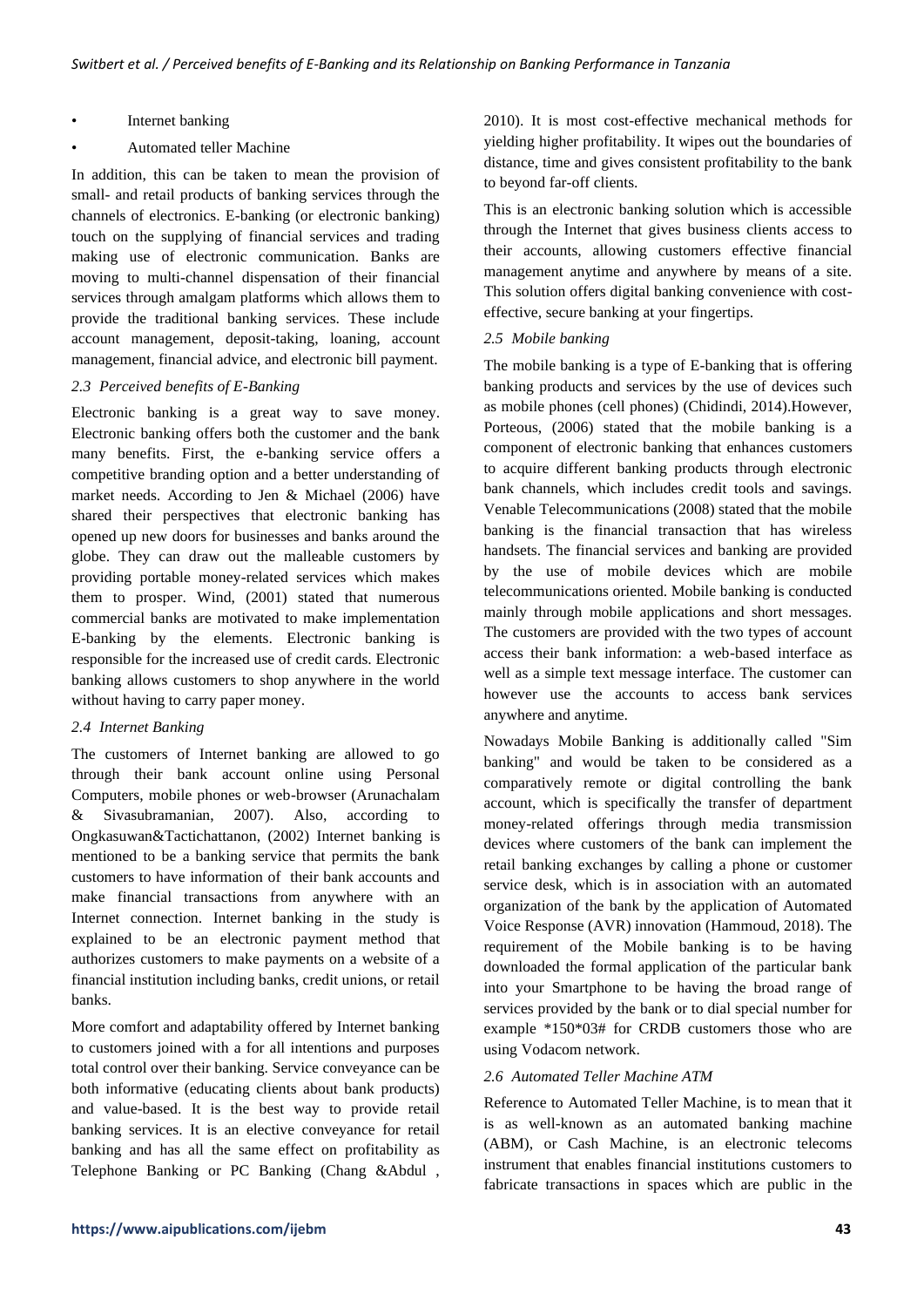absence of the need of a human clerk, bank teller, or cashier. Modern ATMs allow customers to be recognized by putting in a card with a magnetic stripe, or a smart card with a chip. The card has the unique number additionally security information, like a CVVC (CVV) and expiration date. The customer enters a personal identification number to authenticate the transaction. Numerous customers can acquire their bank's accounts through an ATM to take their money or cash advances on credit cards. They can also look over their account balances and purchase prepaid cell phone credit.

Automated teller machines (ATMs) consolidate a workstation record keeping substructure and trade vault out one unit, giving customers chances to substructure and enter the bank's accounting with a card that is containing a Personal Identification Number (PIN) or through battering an exceptional code number into the workstation connected to the bank's network that modernizes records 24 hours every day" Rogers, (1995), once get to is picked up, it offers a few retails banking services to clients. They are for the most part situated outside of banks, enabling clients to approach whenever of the day. ATMs provide variety range of choices and a different of services, for example, influencing deposits, to finance exchange between two records and bill settlements.

As stated by Obiano, (2009), Automated Teller Machines (ATMs) are available for the substitutions of laborintensive transaction channels which impacted by what is time and time again known as paper-based payment tools. A bank customer can make different transactions from different ATM machines in the world using an automatic teller machine. Consequently; the ATM works for the conventional tasks of bank tellers and any other service provider. It is electronically operated, therefore responding to a customer's request is instantaneous.

## *2.7 Bank Perfomance*

The estimations of profitability,net income margin (NIM), andreturn-on-assets (ROA) have been the focal point of banking performance (Naceur & Omran, 2009). A published paper by Thomas & Saunders (1981), presented a theoretical framework for the determinants NIM (dealership model). Themarket competition was intended todepend oninterest margin as well as interest rate risk, according to the authors. A drop in NIM can indicate a more efficient banking system(Kasman, 2010). It does not necessarily reflect an improvement in efficiency. Nevertheless, this might cogitate an in-bank taxation minimization, or a higher loan default rate (Demirguc-Kunt & Huizinga, 1999).

Bank performance is measured by key indicators such as profitability, net margin (NIM), and return on assets.( Flamini, McDonald, & Liliana, 2009), (Naceur & Omran, 2011).

## **THEORETICAL FRAMEWORK**

A theoretical frame work refers to the way the possible answers could be founded by the researcher on the development of his thoughts in putting the ideas in an organized manner. These thoughts and theories are then clustered into themes that frame the subject (Mutinda& Paul, 2016). This research mainly focused on assessing Perceived benefits of E-Banking and its relationship on banking. The study is constructed basing on the theory of Technology acceptance model (TAM).

#### *Technology acceptance model (TAM)*

The TAM was proposed by Fred Davis (Davis, 1989). The theory was adapted from the Theory of Reasoned Action (TRA). This model is the most widely used for exploring user acceptance of a technology. According to this model, the use of an information system depends on perceived usefulness and perceived ease of use. Satisfactory or unsatisfactory outlooks toward any technology are a function of perceived ease of use and perceived usefulness about the technology. The first belief, perceived usefulness (PU), is the user's "subjective probability that using a specific application system will increase his or her job performance" (Davis, 1989).

TAM examines the mediating role of perceived usefulness and perceived ease of use in their relation between systems characteristics (external variables) and the probability of system use (success indicator of system). It used to predict the acceptance and the use of new information technology (software and information systems) within organizations.

TAM focus on two theoretical constructs perceived ease of use (PEOU) and usefulness (PU) (Davis, 1989). Not only both of them will influence customers' intention of using the system but also will significantly influence customer interaction with electronic banking (Dejene, 2018).

#### **Conceptual Framework**

While several theoretical models seek to explain the acceptance, adoption and usage of new technologies, the technology acceptance model, developed by Davis (1989), is the most widely applied and validated model for various contexts and across a variety of technologies. In many studies, antecedent variables have been added to the twin TAM constructs, namely perceived ease of use and perceived usefulness (Davis, 1989).

This is study expedient that meant to assist a researcher to develop focus and understanding of the feasible reasons of action. This study conceptual framework conceptualizes that dependent variable which in this case is Banking which is expected to be affected by the independent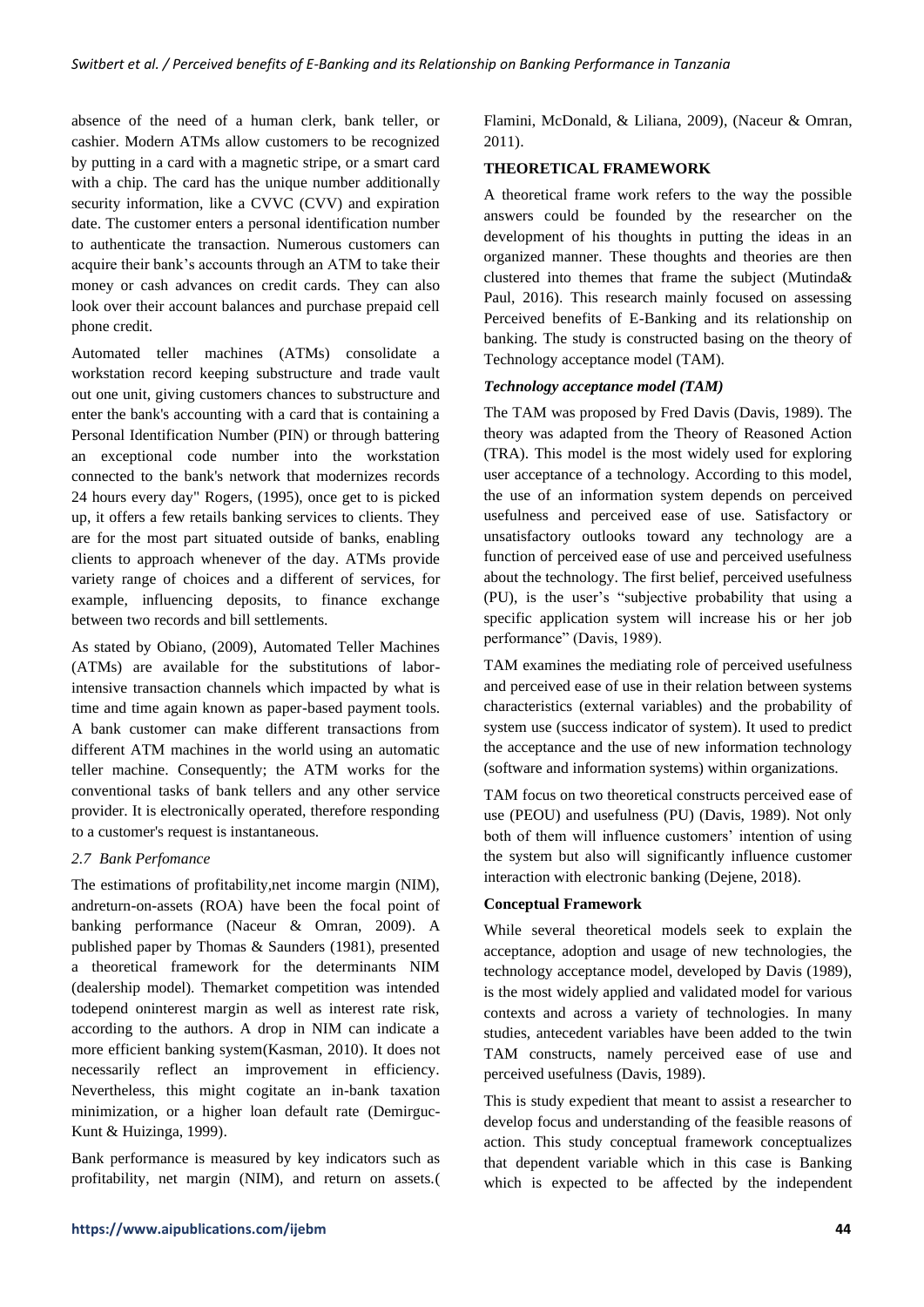variable which is Electronic Banking. Successive organization will strive to improve all aspects of their banking system. The courting among impartial variable (Automated teller machine, mobile banking and internet banking) and dependent variable (Banking) is moderated by factor which is perceived benefits. Therefore, for customer's perceived usefulness of E-Banking, there is need for better functional relationship of independent variables (Sangali, 2018). The relationship of these variables is summarized in conceptual framework figure 2.1.



*Fig.2.1; Conceptual framework*

**Source: Researcher 2021**

# *Perceived benefits of internet banking and its impact on banking performance*

Internet banking and further electronic based bank functions are faster than traditional processes, largely because the starting setup costs for different electronic banking are relatively low. This encourages the emerging to focus on countries electronic banking. The customer base expansion is actually important in improving the performance of the services that adds to the success of the bank (Sullivan, 2000).

When clients are aware that banks offer internet banking service, they generally tend to use the internet banking and that they see its usefulness in several ways including time, convenience, cost and money and the degree of awareness is influenced by the amount of information obtained by the customer, If banks can create userfriendly websites providing the kind of security clients' demand, the idea of internet banking could be profitable for them (Ahmad, Bhatti, & Hwang, 2019).

Ulaya (2016) examined the factors for the acceptance and the benefit of electronic banking for customers. The study aimed to evaluate the components that determine the customer's choice of electronic banking, the level of customer use of electronic banking, and the assessment of the benefits to customers of using electronic banking services. Structured questionnaires in data collection. The study finds that demographics have had a notable impact on consumer adoption of electronic banking. The study also found that the majority of e-banking users agree that the value-based benefit of e-banking lies in convenient, time-saving and efficient transactions.

In their study, Malhotra and Singh (2009) found out that internet banking improves performance because it targets global customers, efficient, reliable, and profitable. Furthermore, researchers pointed out that Internet banking is one of the e-banking strategies that modern banks have adopted and implemented in the provision of banking services.Obeidat and Saxena (2016) revealed that security, safety, and convenience are significant drivers whereas slow computers, poor quality of internet and lack of customer care are main barriers.

Internet banking has the potential to increase bank asset quality and directly impact ROA performance (Kagan, Acharya, Rao , & Kodepaka, 2005). However, the indirect impact on profitability via cost is also significant. The average operational cost and other electronic banking services reduce of banks that are able to bear physical overhead expenses (Ahmad, Bhatti, & Hwang, 2019).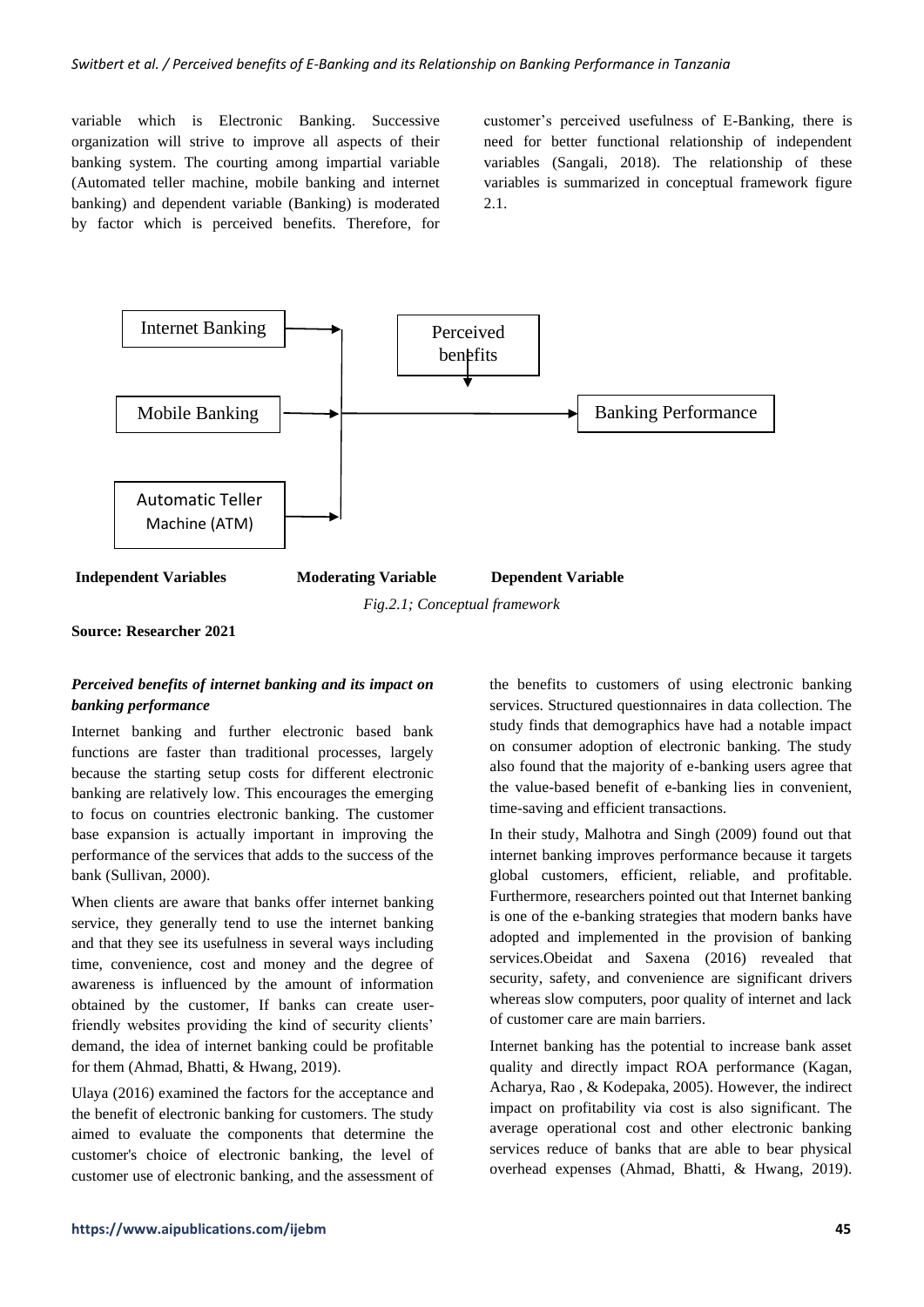This is why banks have such a critical need for an electronic infrastructure. Transaction costs and improves profitability are caused by better the infrastructure; armature minimizes. The success of online banking services has been supported by both the education level and the functionality of the website of the banks.

Sullivan 2000, Sullivan stated that the internet banking usage is probably huge with the clients with higher education than ordinary bank customers. If the number of clients who use internet banking electronic services does not increase the bank will not be able to make a profit.

Siam (2006) inspected the impact of e-banking upon Jordanian banks and presumed that large a part of the banks is giving offerings at the internet thru their web sites and his discoveries display that the attention is greater to engaging in e-banking as satisfying and pleasurable customers' needs. He likewise inferred that there need to be an all-round verbalized approach to make development and advantages over the lengthy haul.

The central variables in the literature have been present for years. They go hand in hand with ICTs application design and the Technology Acceptance Model approach (TAM) (Davis, 1989). Amin (2009) also reported that other factors influence Internet banking use, such as recognized credibility, recognized enjoyment, and social norms. Restricted financial literacy and the "digital gap" may also inhibit customers with low incomes from using Internet banking (Akinci, Aksoy, & Atilgan, 2004).

Ayadi (2003) discloses that entrance to electronic methods for payments and the high number of clients associated with the web has changed the impression of banks toward advertising and expanded the advancement of web saving money. He contends that Internet saving money requires a sound security technique that includes outlining powerful strategies through which clients can be validated in a remote situation to such an extent that exchanges being led are anchored inside their particular surroundings. Web managing an account innovation has rolled out exceptional improvements in the banking industry, which include: cost lessening because of electronic handling completed on the Internet.

Apart from the connected computer with internet, the Internet-banking can also be accessed from the smart phone or tablet linked to Internet, no matter where it is and E-banking operations are the same as. View of the accounts' situation, transfers, exchange transmission of payment orders, etc. Chang, Dillion, & Hussain, (2006) it was recommended that believe technology have come into the attention of the essential environment keeping and friendly recently to give an online user the sensation for giving judgment before making conclusions. They

also pin pointed that the fostering business capabilities and the economy, have created concerns with security, trust, privacy and risks and these are the dynamic issues. The issues could destruct the use of E-banking If they are not given permanent solutions with in a timely fashion, they. Determinant of perceived usefulness has been found to be trust, especially in an online environment, because part of the guarantee that consumers will obtain on the usefulness of a web interface depends on the people behind the website (Chidindi , 2014). Effect of internet banking on performance of banks has been predicted to be positive by the study and subsequently gives the following hypothesis:

*H1: Internet banking is positively related to banks performance*

# *Perceived benefits of mobile banking and its impact on banking performance*

"Sim-banking" as a virtual managing an account which basically is done though the instruments which are media transmission oriented whereby the bank clients can perform and access the banking services by dialing a touch-tone phone or mobile correspondence unit which is a conveyance of branch monetary services.

Mobile banking is an applicable solution to so many people (customers) mobile phone can be part in growing markets to customers who have access to internet banking and be the mainstream financial system. The financial services are made ease by reducing costs such as travel time and distance between branches, overheads and transaction costs by the use of mobile banking can make. Opportunity to offer banking services to new customers through mobile banking is done by the financial institutions, which can help them increase their market share (Kithaka, 2014). He also suggested that the main driving force behind e-banking lies in the prospect of minimizing operating costs and maximizing operating revenues.

In Asia, the use of mobile phones has expanded and grown exponentially in the banking industry. According to Puschel et al. (2010), trends in the banking industry shows that bankers have noted the shift in the accessibility of banking services as more customers own and prefer using their mobile phones in performing tasks every day. For instance, in Japan, Jibun Bank in Japan has realized the trend of mobile banking and decided to provide extensive services through mobile banking (Kim &

According to Mbiti and Weil (2011), M-Pesa has improved the adoption of mobile banking because it encourages money transfers and accessibility of money in the financial markets. The use of the mobile phone has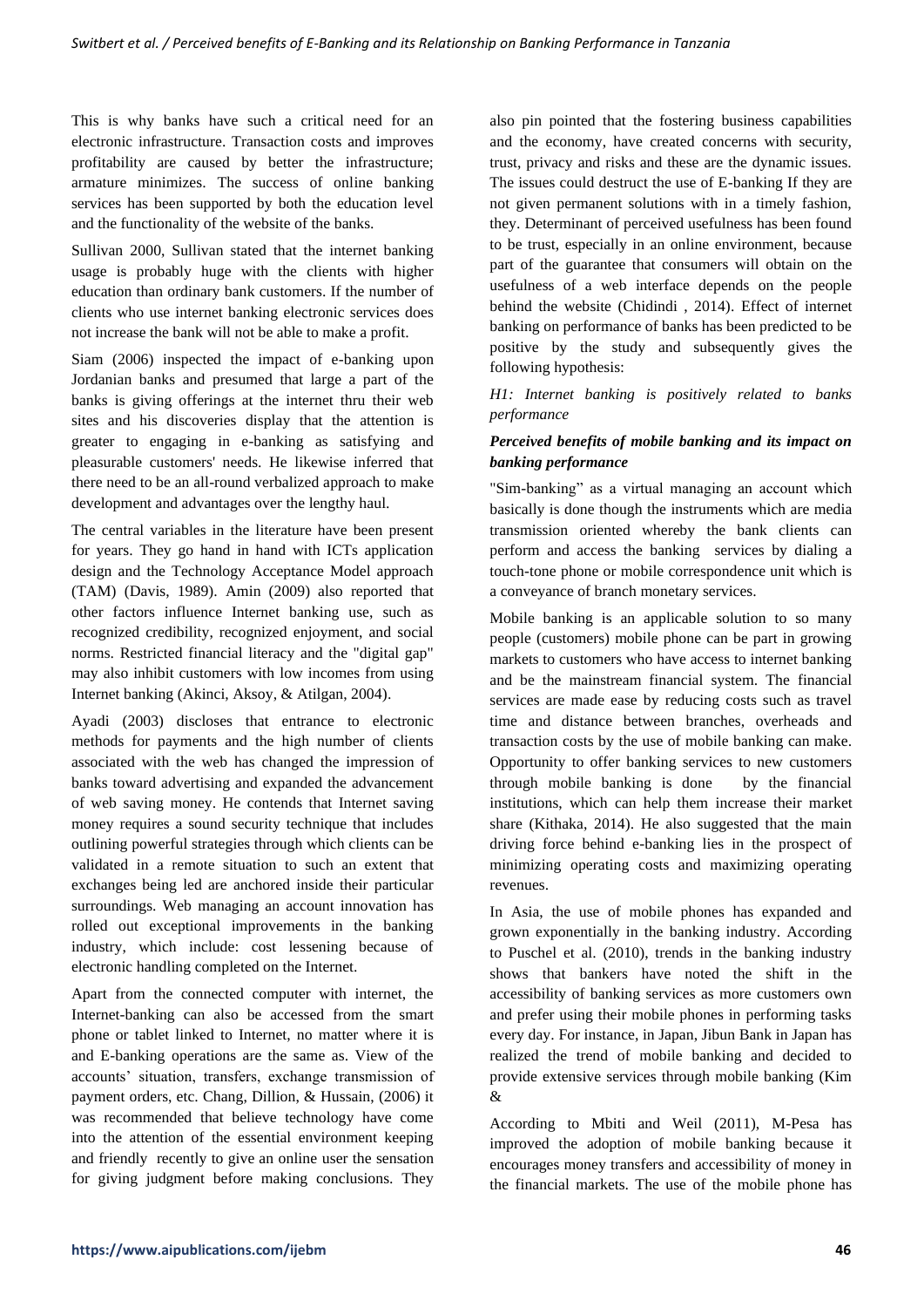revolutionized Kenya because statistics show that 93% of Kenyans own phones, 73% use their mobile phones to transfer money, and at least 23% transfer money daily (Demombynes&Thegeya, 2012). Banks in Kenya has noted the opportunity presented by the use of mobile phones to transfer money and have devised mobile banking to meet unique needs of customers. According to Njoroge and Mugambi (2018), mobile banking has a significant effect on the commercial banks' performance because it is accessible, convenient, affordable, and usable. Therefore, it is evident that mobile banking has a powerful effect on commercial banks' performance.

As maintained by Payam et al. (2012), found that by the investigation, apparent handiness, convenience, and the requirement for communication, hazard, and cost, the similarity with a way of life, validity and trust. Numerous people in the world and in the country now own mobile phones and the banks are advertising mobile banking to serve the customers who want to use Mobile banking to access different services as long as they are registered to internet banking (Ahmed & Hassan , 2011).

Kambona, (2013) investigated the adoption of web-based banking services in Tanzania. The focus was to demonstrate the client's awareness towards web-based banking within the banking industry in Tanzania. To understand how banks can use the web-based savings money framework, the investigation examined the client's mindfulness towards web-based banking in Tanzania. Interviews, surveys, and documentation were used as information gathering techniques by the researcher. Banks have a direct level client mindfulness. They are less likely to promote web banking services and the quality of their web banking services. To increase their market share, the researcher suggested that banks advertise their online services and take advantage of the market opportunities.

According to Kiri, (2020), the on factors like the purpose to use the mobile banking in the company of the bank customers will rely (perceived usefulness and perceived ease of use) on attitude towards the use of new technology, the construct awareness means users know the availability of mobile banking, benefits, process of login, different service and risk involved (Kiri, 2020). Online banking is considering awareness as a very important factor for adoption. Gaining the trust on Mobile banking is in its initial phase to potential customers and provides accuracy in carrying out financial transactions and accessing financial information by using mobile phone is not as prevalent as anticipated (Raza, Umer, & Shah, 2017).

However, this is somewhat the opposite of what developing countries have embraced mobile phones in

effecting financial transactions. In Tanzania for example, mobile baking has revolutionaries the economy by contributing to the government revenue while individual banks have increased their income overtime due to charges and transaction fees (Rumanyika, 2015). Hence this study anticipates that mobile banking to have an impact on banks performance. Hence the following hypothesis is put forward:

# *H2: Mobile banking is positively related to banks performance*

# *Perceived benefits of Automatic Teller machine (ATM) services and its impact on banking performance*

timely withdraw and deposit of cash is already developed forms of access of services that customers perceived usefulness on the use of ATM with little charges such as, ATM card fee, ATM fees charged, carriage of large sum of money using, print of readable slips and financial cleanliness of ATM stations ,min statements, payment of bills on-line, easy application process for ATM cards, ATMs not out of order accuracy of ATM transactions, ease of access to ATMs, privacy at ATM stations, convenient location, , employee speed in solving ATM issues and cash availability (Howard, 2017).

Steve (2012) claims that ATMs are convenient. They allow people to make purchases, withdraw money at any time, and pay their bills. He also argues that an ATM has a significant advantage in that it can be accessed at any time. An ATM can be used to provide other banking services as well as withdraw money. An ATM allows the user to transfer funds between accounts or deposit checks at any hour of the day. Customers can also conduct balance inquiries at ATMs. An ATM allows the user to quickly and easily check the balance of their account.

The competition in the banking the Banking industry is too high and therefore banks are struggling to win clients and use of ATM and other improved services and quality of service delivery to clients been number one thing to consider if banks want to win more customers. However, Anouze&Alamro , (2019) conjure that money is deposited through the ATM point is not so effective and safe as cash withdraws because the deposit of cash is not updating the account automatically in developing.

Magara, (2018) presented that the services rendered through the ATM depends much on the network boosts and induces fast services delivery to provide effectiveness services to clients with Effective service delivery channels are improved for better services that is meant to bring practice, Customer forecasted services concerning the encounter of the experiences and service delivery techniques in the collection to bring the whole idea of what quality service are constituted of and therefore key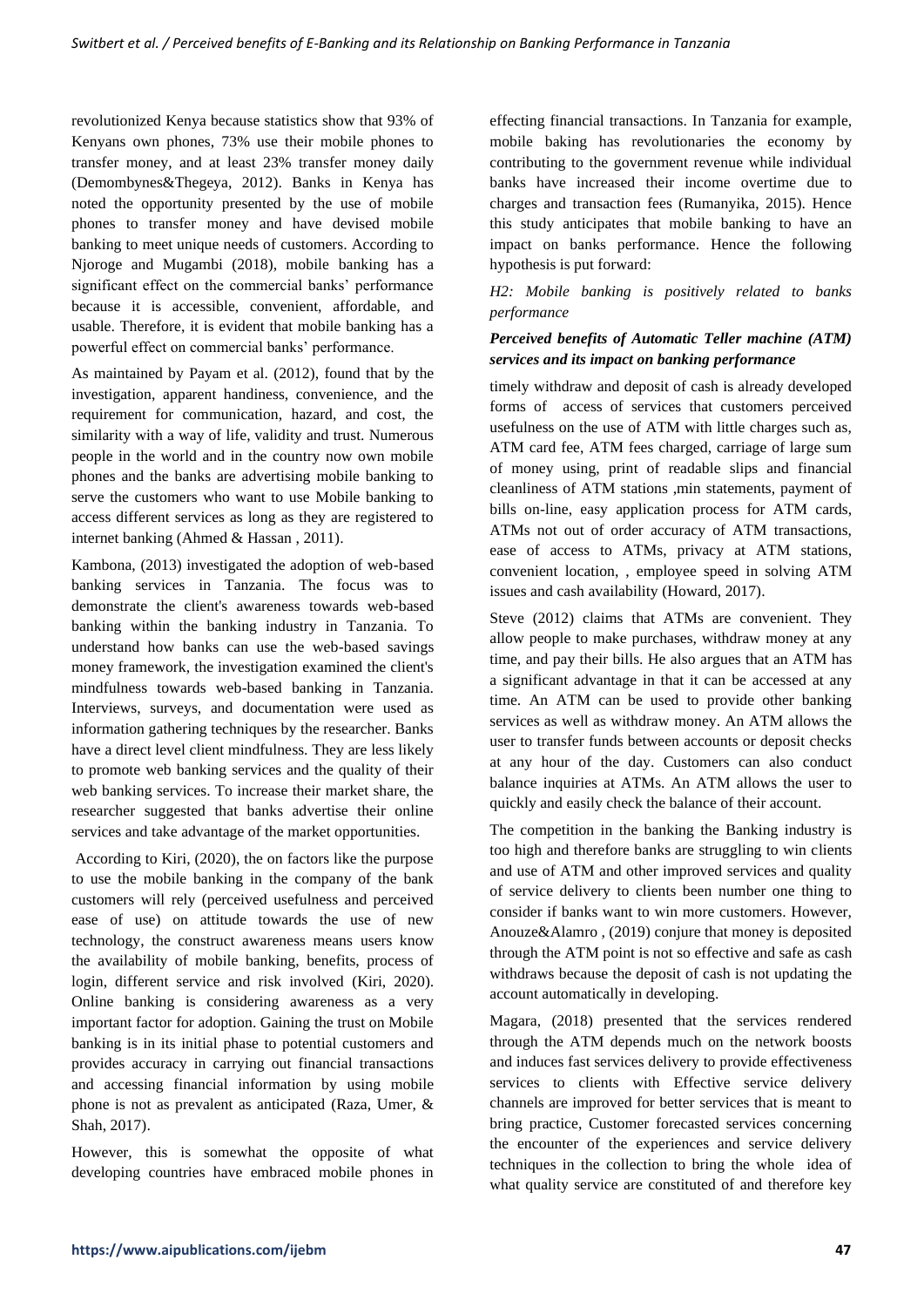issues that need to be taken into consideration with the regard to the implementation to the implementation of any environment change. service product or service process is what is meant to be effective service delivery and basically laid on some technology or systematic. New client interaction channel it may be as the systems and channels are mixed in the distribution (Magara, 2018). Hence, the study posits the following hypothesis

*H3: Mobile banking is positively related to banks performance*

# **III. MATERIALS AND METHODS**

#### **3.1 Study Population and Sample**

CRDB and NMB have approximately over a million customers. The population contemplate combined all clients of CRDB and NMB banks accessible and works in the Mwanza City, from which the sample size was drawn. The rationale of such population was that it provides the researcher with an adequate sampling frame.

The main unit in this case was the CRDB Customer and NMB customers as all are involved in banking activities. The collected data from individuals by the researcher will go into the analysis depending on the numbers of the outcomes from the questionnaires.

The description of the sampling from was from the list of all population units from which the sample was selected (Chimwani, Iravo, &Tirimba, 2014) . As stated by Krejcie&Morgan,in (1970) table in the attached appendix section of this proposal, from the population of around a million, corresponds to an approximately sample size of 384 CRDB and NMB customers were selected to be the main information providers for this study. Also, according to Kothari, (2004) recommends that in order to reproduce most important characteristics of the closeness to the researcher, enough time for the researcher and the constraints on the sample size must be as large as possible.

#### **3.2 Variable and their measurement**

The variables of the study were of two types namely the Dependent variables and the Independent Variables. In the middle of the variables there is a relation between them and is the key/central theme of this study (Independent versus Dependent variables).

The independent variable has a specific influence and effect of on the connection through the relationship with the dependent variable revealing the findings that will eventually be implicated to the direction of the findings and results.

Based on this study, the independent variables are hereby identified to be; Mobile banking Automated teller Machine, and Internet banking of which were measured against the dependent variable.

Variable's relationships have therefore been extracted using the questionnaires designed to use inquisitive statement s that used a psychometric scale which is commonly involved in studies that employs questionnaire. As the matter of fact, respondents disclosed their extents of disagreement or agreement on a given symmetric agree-disagree scale for a series of statements to capture the intensity of their feelings and opinion to a statement provided.

Quantitative methods have sought the empirical support for the research hypotheses as established on chapter four and chapter five of this document

### **3.3 Data analysis method**

In the aspects quantitative nature, the information and collected data were analyzed. Quantitative method was used to collect numerical and standardized data obtained from the field questionnaires.

The data were quantitatively analyzed with the help of Statistical package for social science (SPSS) whereby statistically they data were conveyed and done especially frequency in order to make the data clean to be analyzed as the background information. Then the sub factors of the hypotheses were transformed to form one independent hypotheses in each hypothesis then the result obtained were finally used for Inferential analysis which were meant for dependent and independent variables were determined by their potential connection between them and the analysis of the regression were able to identify their perceived usefulness that influences have significant on the relationship to banking sector.

Inferential analysis as an advanced step used to analyze quantitative data (Hair et al., 2010). The larger population from which the sample was drawn data from a sample and makes inferences about them. Conclusions from a sample and generalize them to a population was the purpose of inferential statistics, so as to have confidence that the sample accurately reflected the given population (Frost, 2021). Consequently, the study performed One-Way ANOVA, Pearson Product Correlation and regression analysis.

# **IV. DATA ANALYSIS, RESULTS AND DISCUSSIONS**

Under this chapter the description of the findings is made and analyzed using the research methodology discussed in chapter 3. Before analysis, the data were prepared and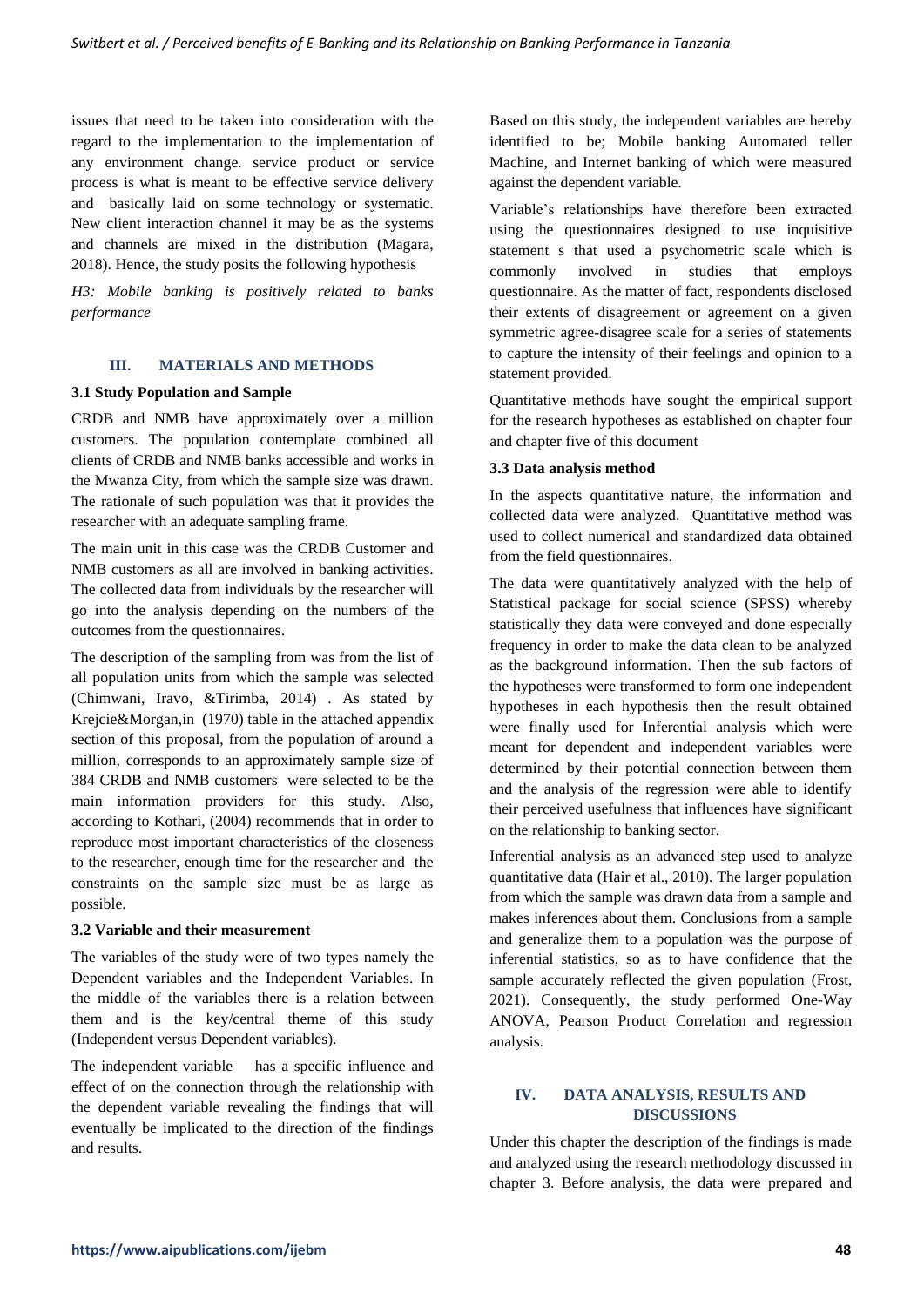edited to easier codification process and then with the aid of Statistical Package for Social Science (SPSS), statistical data analysis was done, then series of simple analysis of the regression was done to establish mathematical relationship between variables followed by variable testing on the perceived benefits of E-Banking and its relationship on banking performance basing on the collected data and pre formulated variable. This part has two-part, first part is Preliminary data analysis which is about the characteristic of the respondent used for data collection and the second part is detailed data analysis of findings in relation to the study objectives in section 1.3 and questions in section 1.4.

### **4.1 Demographic information**

The general characteristics of the respondents such as gender, age and education level are described in this section.

### **4.1.1 Response rate and Transacting bank**

As shown in table 1.1, out of the 384 questionnaires being sent to respondents, 352 of them filled correctly and handled back to the researcher hence giving a response rate of around 91.7 percent which is excellent. According to Chebet, Ahmed, &Kitheka, (2016) said the response rate of 70% and over is excellent; a rate of 60% is good and a response rate of 50% is adequate hence since the response rate is 91.7% the response rate was adequately sufficient.

*Table 4.1.1; Response rate*

| Category                        | <b>Frequency</b> | <b>Response</b><br><b>Frequency</b> | <b>Response</b><br><b>Percent</b> |
|---------------------------------|------------------|-------------------------------------|-----------------------------------|
| <b>CRDB</b><br><b>Customers</b> | 200              | 199                                 | 99.5                              |
| NMB<br><b>Customers</b>         | 184              | 153                                 | 83.2                              |
| Total                           | 384              | 352                                 | 91.7                              |

**Source: Researcher 2021**

# *4.1.2 Gender of respondents*

As stated in the findings as shown in the Table 4.1.2.1 as well as in figure 4.1.2.1, 161 of the respondents which are 45.7% were female and 191 which are 54.3% of the respondents indicated they were female as the study thought to find out the gender of the respondents. This postulated that males are dominant when it comes to saving with the bank and consequently male are transacting more using e-banking. This finding was in line with the findings by Mishanga (2011) that men are more likely to save than women. Also, Laforet& Li, (2005) studied the factors affecting the adoption and use of internet banking in China and concluded that most users of internet banking in China are men.

*Table 4.1.2.1; Gender of the respondents.*

| Category     | <b>Response</b><br><b>Frequency</b> | <b>Response</b><br>Percent |
|--------------|-------------------------------------|----------------------------|
| Female       | 161                                 | 45.7                       |
| Male         | 191                                 | 54.3                       |
| <b>Total</b> | 352                                 | <b>100</b>                 |

**Source: Researcher 2021**

# *4.1.3 Age of the respondents*

The findings as shown in table 4.3 as well as in figure 4.2 reveal that 19.9% of the respondents were aged less than 25 years, 42.3% of the respondents were aged between 25 and 35, and 29.0% of the respondents were aged between 36 and 45 while 8.8% of the respondents were aged above 45 years.

*Table 4.1.3.1; Respondent Age group*

| Category                       | <b>Response</b><br><b>Frequency</b> | <b>Response</b><br><b>Percent</b> |
|--------------------------------|-------------------------------------|-----------------------------------|
| <b>less</b><br>than<br>25years | 70                                  | 19.9                              |
| $25-35$ years                  | 149                                 | 42.3                              |
| 36-45 years                    | 102                                 | 29.0                              |
| Above 45                       | 31                                  | 8.8                               |
| <b>Total</b>                   | 352                                 | 100.0                             |

**Source: Researcher 2021**

The discovery revealed that younger people preferred mostly to use e-banking in commercial banks. This assertion was supported by Akinci, Aksoy, &Atilgan, (2004) findings in Turkey that the younger people using e-banking in their transactions with the bank are higher than older people. Agarwal, Rastogi, & Mehrotra, (2009) studied customer's viewpoint regarding e-banking in a developing economy in India younger age people open to opportunities and new ideas and ready to learn and adopt to the use technology in its new forms as compared to older people.

# *4.1.4 Customer experience*

The result of the findings as shown in Table 4.4 as well as in figure 4.3, reveals that, 7.4% of the participants had Less than 5 years' experience while 10% of respondents indicated had 5-10 years' experience, 20% of the respondents had11-15 years' experience and 16.7% had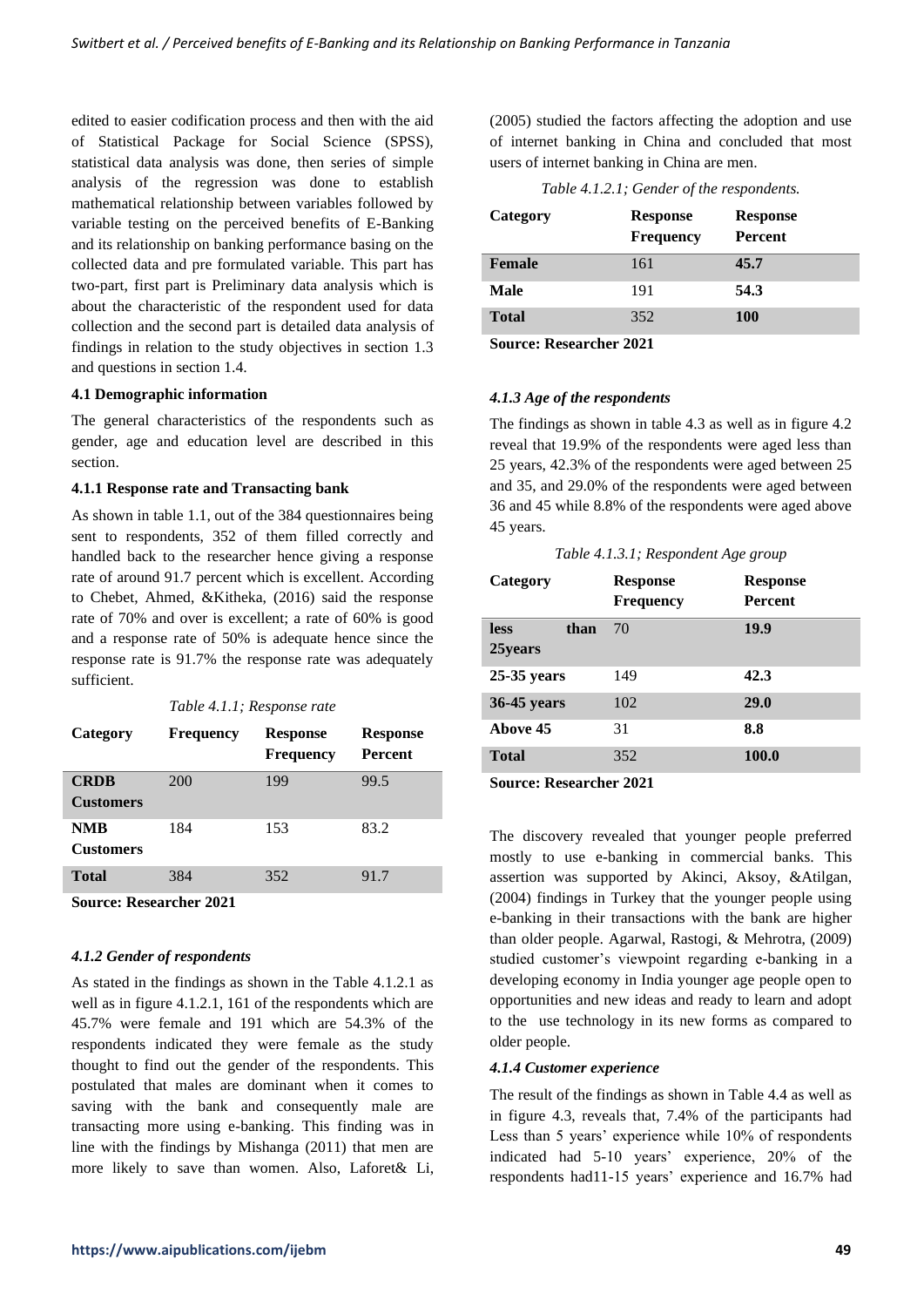16 and above years. The results indicate that most of the customer who responds to the questions are more experienced with the banks and hence enable the researcher to get more reliable data regarding the topic.

### *Table 4.1.4.1; Customer experience*

| Category                  | <b>Response</b><br><b>Frequency</b> | <b>Response</b><br><b>Percent</b> |
|---------------------------|-------------------------------------|-----------------------------------|
| Less<br>than<br>1<br>year | 62                                  | 17.6                              |
| 1-5 years                 | 105                                 | 29.8                              |
| 5-10 years                | 137                                 | 38.9                              |
| 10 and above              | 48                                  | 13.6                              |
| <b>Total</b>              | 352                                 | 100.0                             |
| $\tilde{\phantom{a}}$     | $\sim$ $\sim$ $\sim$ $\sim$         |                                   |

**Source: Researcher 2021**

# *4.1.5 Academic Qualification*

As shown in Table 4.4 as well as in figure 4.4, the study reveals that 31.8% of the respondents had acquired below Advanced diploma/1st degree education level, 48.3% of the respondents had acquired advanced diploma/1st degree while 11.6% of respondents indicated had acquired advanced diploma/ university degrees and 8.2% had acquired post graduate degrees. These academic qualification distribution level indicate that the respondents could give responses that are factual because 48.3% of them acquired advanced diploma/ university degrees. The fact that the many of respondents have degrees or are other degree holders, according to the findings. Because there are enough respondents with high education, the researcher can draw a conclusion about the adoption of electronic banking and customer perceptions of its usefulness. There is a correlation between education level and the use of new technology, as we have already seen. Polatoglu&Ekin (2001), found that highly educated and wealthy people are more likely to accept changes, which makes the e-banking to be most likely adopted.

#### *Table 4.1.5.1; Respondent Academic Qualification*

| Category                             | <b>Response</b><br><b>Frequency</b> | <b>Response</b><br><b>Percent</b> |
|--------------------------------------|-------------------------------------|-----------------------------------|
| diploma/1st<br>below<br>A.<br>degree | 112                                 | 31.8                              |
| diploma/1st degree<br>A.             | 170                                 | 48.3                              |
| <b>Postgraduates</b>                 | 41                                  | 11.6                              |
| <b>Above Postgraduates</b>           | 29                                  | 8.2                               |
| Total                                | 352                                 | 100.0                             |

**Source: Researcher 2021**

## **4.1.6 The frequency of using e-banking**

Customers had a different number of times of using ebanking. The number of times customer uses e-banking is what we call the frequency of using e-banking. The analysis of the findings showed that, 8 respondents equivalent to 2.3% use e-banking very often, 80 respondents equivalent to 22.7% use e-banking at least once a week, 24 respondents equivalent to 6.8% use ebanking at least once after every two weeks, 149 respondents equivalent to 42.3% use e-banking at least once a month and 91 respondents equivalent to 25.9% use e-banking at least once after every three months. The outcomes are in Table and Figure 4.1.6.1 below

### *Table 4.1.6.1; The frequency of using e-banking*

| Category                                     | <b>Response</b><br><b>Frequency</b> | <b>Response</b><br><b>Percent</b> |
|----------------------------------------------|-------------------------------------|-----------------------------------|
| very often                                   | 8                                   | 2.3                               |
| least once a week                            | 80                                  | 22.7                              |
| at least once after<br>every two weeks       | 24                                  | 6.8                               |
| least<br>at<br>once<br>a<br>month            | 149                                 | 42.3                              |
| at least once after 91<br>every three months |                                     | 25.9                              |
| <b>Total</b>                                 | 352                                 | 100.0                             |
| $\alpha$ n i aaaa                            |                                     |                                   |

**Source: Researcher 2021**

# **4.2 Detailed data analysis**

Regression and correlation analysis were applied for inferential statistics. The associations and the effect of ebanking upon banks' performance are defined in their implications of strong effects. These sections will cover regression and correlation analyses. Pearson correlation analysis was used to evaluate the nature and degree of the associations between variables, the of the study. The correlation coefficients can be used to regulate the direction and extent of the relationship between variables of interest. As shown in chapter one (section 1.3.1) the core objective of the study was to assess the perceived benefits of E-Banking and its relationship on banking performance.

#### **4.3 Correlation analysis**

Highlights of the findings were entered into the model for regression analysis which was done by the correlation analysis and the serial correlations among the independent variables were examined as analyzed below in different tables which. The regression analysis issues are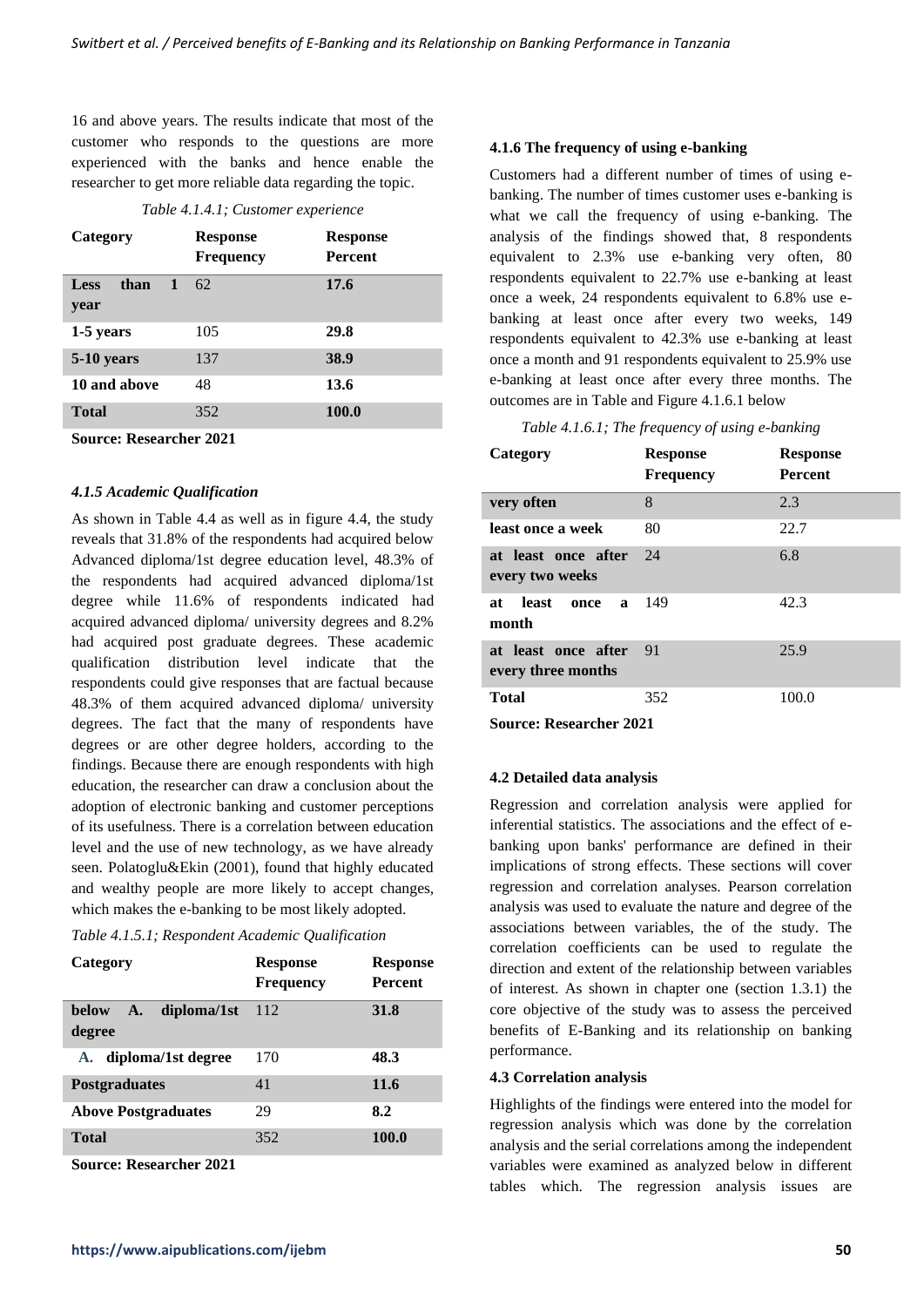commonly in the influence the results of the regression analysis. Two or more independent variables (predictors) in a regression model are moderately or highly correlated in the process known as Multicollinearity.

*Table 4.3.1; Correlations*

|                            |               |                                                                                  | <b>Banking</b><br><b>Performance</b> | <b>Internet</b><br><b>Banking</b> | <b>Mobile</b><br><b>Banking</b> | <b>Automated</b><br><b>Teller Machine</b> |
|----------------------------|---------------|----------------------------------------------------------------------------------|--------------------------------------|-----------------------------------|---------------------------------|-------------------------------------------|
| <b>Banking Performance</b> |               | <b>Pearson Correlation</b>                                                       | $\mathbf{1}$                         |                                   |                                 |                                           |
|                            |               | $Sig. (2-tailed)$                                                                |                                      |                                   |                                 |                                           |
|                            |               | N                                                                                | 352                                  |                                   |                                 |                                           |
| <b>Internet Banking</b>    |               | <b>Pearson Correlation</b>                                                       | $.623**$                             | 1                                 |                                 |                                           |
|                            |               | Sig. (2-tailed)                                                                  | .000                                 |                                   |                                 |                                           |
|                            |               | N                                                                                | 352                                  | 352                               |                                 |                                           |
| <b>Mobile Banking</b>      |               | <b>Pearson Correlation</b>                                                       | $.509**$                             | .284**                            | $\mathbf{1}$                    |                                           |
|                            |               | $Sig. (2-tailed)$                                                                | .000                                 | .000                              |                                 |                                           |
|                            |               | N                                                                                | 352                                  | 352                               | 352                             |                                           |
| <b>Automated</b>           | <b>Teller</b> | <b>Pearson Correlation</b>                                                       | $.251**$                             | .078                              | $.320**$                        | 1                                         |
| <b>Machine</b>             |               | Sig. (2-tailed)                                                                  | .000                                 | .143                              | .000                            |                                           |
|                            |               | N                                                                                | 352                                  | 352                               | 352                             | 352                                       |
|                            |               | $**$ Councletion is significant of the 0.01 level $(2 \text{ to } 1 \text{ ed})$ |                                      |                                   |                                 |                                           |

**\*\*. Correlation is significant at the 0.01 level (2-tailed).**

**Source: Researcher 2021**

The correlation in the middle of the E-banking and Banking performance was done by Pearson Product Moment correlation coefficient where it can give the direction to both positive or negative and strength of association were determined using. This would help in evaluating whether there exists any association the study variables before the next regression analysis was performed. The factor used was that Correlation Coefficient of 0. 7 and above was strong, 0.4 and less than 0.7 was assigned moderate 0 and less than 0.4 weak (Sekara & Bougie, 2010).

The statistically significant relationship between mobile banking and bank performance is moderate  $(r = 0.806, p =$ 0.000). This is consistent with Kathuo, Rotich, &Anyango, (2015) who found that mobile banking has a strong correlation with banks' performance. This could be attributed to customers using mobile phones more than ever before. internet banking also has a statistically significant positive relationship to the banks' performance  $(r = 0.623; p = 0.000)$ . The performance of banks is moderately influenced by ATM banking  $(r = 0.623, p$  $=0.000$ ). It is clear that ATM banking and agency banking have a significant impact on the performance of banks due to their positive relationships. Kalinda Unfortunately, Automated Teller Machine was found to have weak correlation coefficient of 0.251.

## **4.4 Multiple regression analysis**

Researcher assumed and used Multiple relations in the middle of the dependent and independent variables by using the statistical software package SPSS.

| Table 4.5.1; Model Summary |  |  |
|----------------------------|--|--|
|----------------------------|--|--|

| <b>Model</b>                                                                          |       | R Square | <b>Adjusted R Square</b> | Std. Error of the Estimate |  |
|---------------------------------------------------------------------------------------|-------|----------|--------------------------|----------------------------|--|
|                                                                                       | .719a | .517     | .513                     | .534                       |  |
| a. Predictors: (Constant), Automated Teller Machine, Internet Banking, Mobile Banking |       |          |                          |                            |  |

**Source: Researcher 2021**

**Model Summary**

As table depicts, the value of the coefficient of determination, was found to be .513. This communicates

the fact that 51.3% of the factors determining the banking performance are explained by the independent variables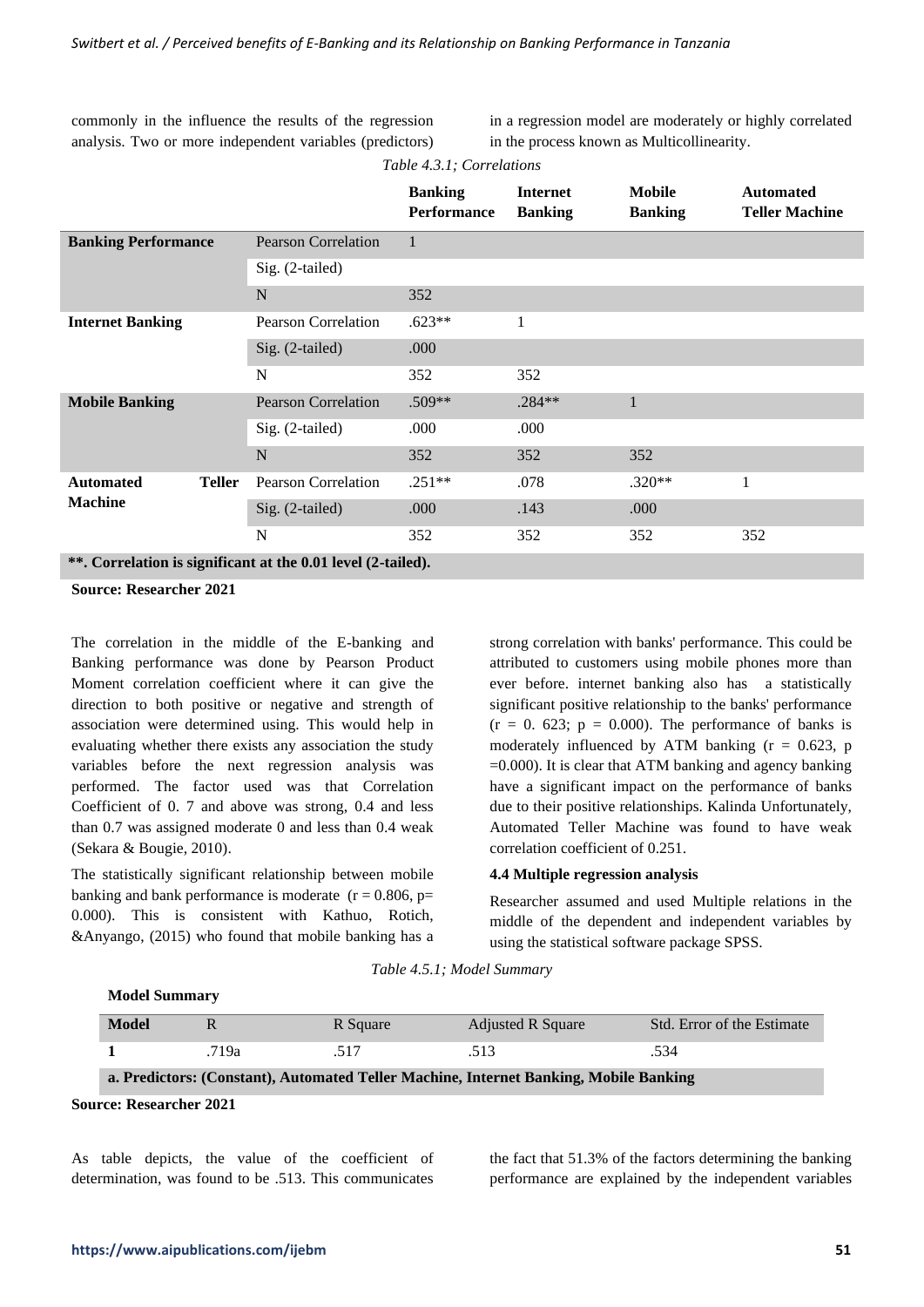(E-banking: Automated Teller Machine, Internet Banking and Mobile Banking) under consideration in this study. The remaining 48.7% of the factors determining banking performance are explained by factors outside the model.

```
Table 4.5.1; ANOVAa
```

| ANOVAa |
|--------|
|        |

| <b>Model</b>                   |            | Sum of Squares | df  | Mean Square | $\mathbf F$ | Sig.  |  |
|--------------------------------|------------|----------------|-----|-------------|-------------|-------|--|
|                                | Regression | 106.448        | 3   | 35.483      | 124.391     | .000b |  |
|                                | Residual   | 99.268         | 348 | .285        |             |       |  |
|                                | Total      | 205.716        | 351 |             |             |       |  |
| a. Dependent Variable: Banking |            |                |     |             |             |       |  |

# **b. Predictors: (Constant), Automated Teller Machine, Internet Banking, Mobile Banking**

#### **Source: Researcher 2021**

ANOVA statistics in table shows that the P value for the overall model is 0.000 and F statistic of 124.391. Since this is less than the critical value (0.05), it leads to the conclusion that, at 5% level of significance, the overall model is significant. This implies that, perceived benefits of E-Banking (Automated Teller Machine, Internet Banking and Mobile Banking) have a significant effect on the banking performance.

*Table 4.5.1; Coefficients <sup>a</sup>*

## **Coefficients <sup>a</sup>**

| <b>Model</b> |                                            | <b>Unstandardized Coefficients</b> |            | Standardized<br>Coefficients | T      | Sig. |
|--------------|--------------------------------------------|------------------------------------|------------|------------------------------|--------|------|
|              |                                            | B                                  | Std. Error | <b>B</b> eta                 |        |      |
| 1            | (Constant)                                 | .008                               | .197       |                              | .039   | .969 |
|              | Internet Banking                           | .532                               | .040       | .521                         | 13.425 | .000 |
|              | Mobile Banking                             | .380                               | .047       | .327                         | 8.001  | .000 |
|              | <b>Automated Teller Machine</b>            | .098                               | .036       | .105                         | 2.679  | .008 |
|              | a. Dependent Variable: Banking Performance |                                    |            |                              |        |      |

**Source: Researcher 2021**

In terms of each component, Internet banking has a coefficient of 0.323, with significant value (p) =  $0.003$  or,  $(p<0.05)$ . Thus, Mobile banking has the most significant impact on banking performance. Similarly, the coefficient of Mobile banking is 0.000, Sig. =  $0.591$  (p $>0.05$ ). Because of that, Mobile banking also has significant positive influence on banking performance. Other remaining independent variable ATM  $0.027$ , Sig. =  $0.832$  $(p > 0.05)$  have greater than significant level 0.05, so all these components are not significantly effect on banking performance.

# **4.4 Discussion and Interpretation of the Findings**

#### **4.4.1 Internet Banking**

The findings finally reveals that Internet Banking use is positively related to Banking performance with  $β=0.521$ and it was it was significant with  $p = 0.000 < 0.05$ .

This finding goes in line with the finding by Mateka, Gogo, &Omagwa, (2016) who found that internet banking is positive and significant (beta=0.896, p value 0.000) to the banking performance. Besides, there is evidence of existence of linear relationship between internet banking and performance of First Bank Nigeria Plc (beta= 0.453, p value 0.000), Abuja. The  $R^2 = 0.94$ indicates that 94% of internet banking (cheaper internet costs, 24 hours internet services and information and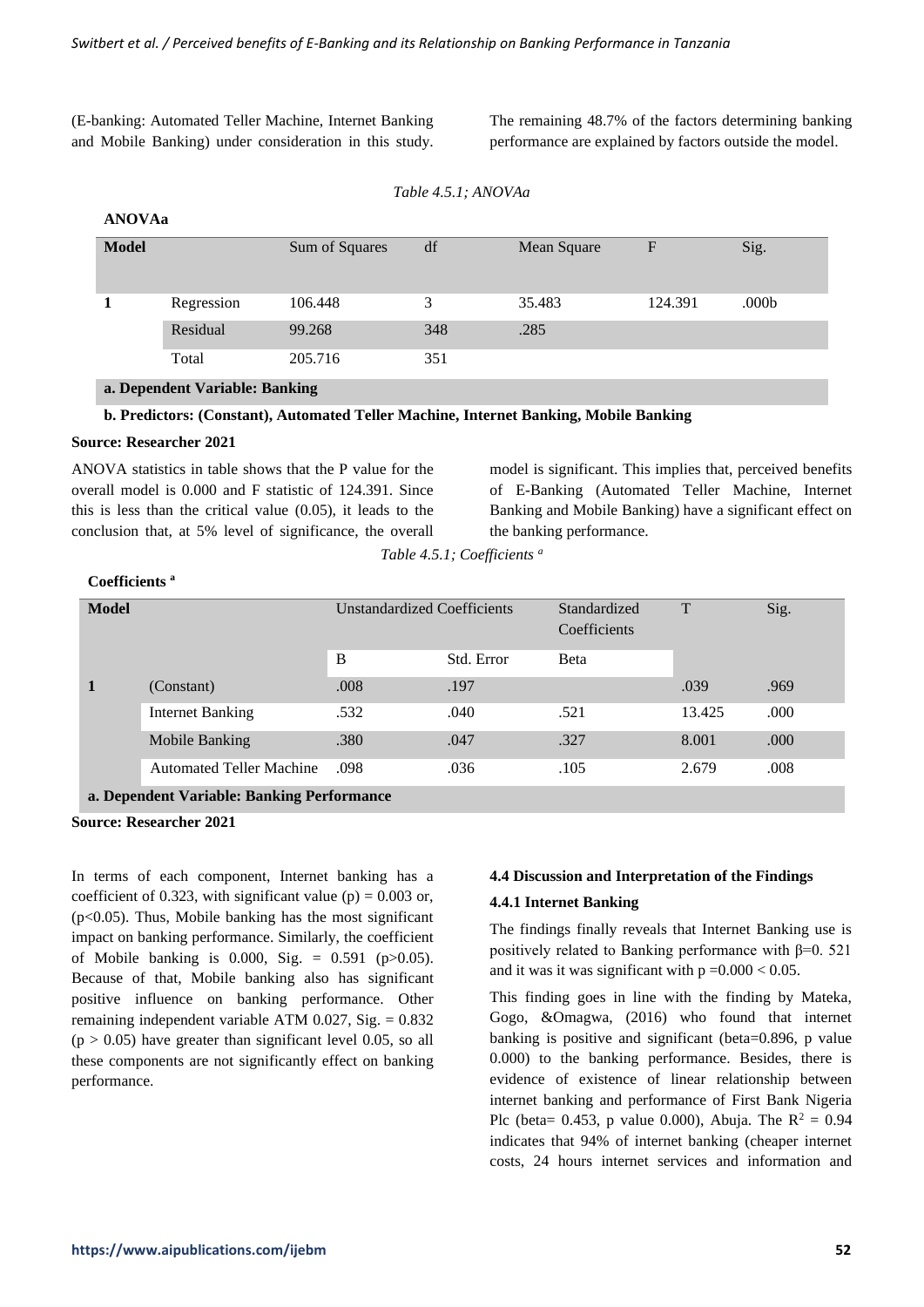communication technology competence of customers) embarked upon by First Bank (Murat &Opusunju, 2019).

# **4.4.2 Mobile Banking**

The results finally show that Mobile Banking use is definitely related to Banking performance with  $\beta$ =0. 591 and it was it was significant with  $p = 0.000$  ( $p < 0.05$ ). This is signing that the more the number of mobile banks transactions in a commercial bank, the better the banking performance of the bank.

This is agreeing with the results of previous studies such as Kithaka, (2014). This similarity is also further supported by a similar study done by Mas & Kumar, (2008) whose study findings show that mobile banking greatly impacts on banking performance. Kathuo, Rotich, &Anyango, (2015) found that mobile banking had a significant effect on the performance of commercial banks. Customers prefer it because of its convenience, accessibility, affordability, and affordability. Mobile banking is safer and more accessible than Internet banking and ATM banking. Mobile banking is a predictor of banks' financial performance because it offers convenience and flexibility (Too, Ayuma, & Ambrose, (2016), Kathuo, Rotich, &Anyango, (2015)). M-PESA, which encourages customers to use banking services and adopt it, is the key driver of mobile banking in Kenya (Mas & Radcliffe, 2010). The study reveals that mobile banking has a significant impact on the performance and performance of banks.

#### **4.4.3 Automated Teller Machine ATM**

The results finally show that ATM use is positively related to Banking performance with  $β = 0.251$  and it was it was significant with  $p < 0.05$ .

This result goes in line with the finding by Mateka, Gogo, &Omagwa, (2016) who found that ATM is positive and significant (beta= 0.190, p value 0.000) to the banking performance.

#### **4.4.4 Research model**

Table of Coefficients indicates the unstandardized and standardized beta coefficients. They predict a change in the independent variables (Internet Banking, Mobile Banking and ATM), would give out an impact on the dependent variable (Banking performance). According ANOVA table overall regression model is significant so, the model can be presented as;

Analyzing the coefficients of a regression model shows that mobile banking  $(b=0.380, p = 0.000)$  and agency banking are statistically significant predictors. However, internet banking  $(b=0.532, p = 0.000)$  as well as ATM banking ( $b=0.0.98$ ,  $p = 0.008$ ) are statistically insignificant predictors for the performance of banks. Coefficient table

shows that the coefficients for the regression model are statistically significant predictors. The overall regression model is significant so, the model can be presented as;

Bank Performance =  $0.08+ 0.532$  Internet Banking + 0.380 Mobile Banking + 0.098 ATM Banking +  $\varepsilon$ ...

### Here, ε is constant

While keeping other variables constant, it can be explained that one unit change in internet banking will positively change banks performance by 0.532 units. Next most influencing variable is Mobile Banking. It leads to the changes in banking performance by 0.380 positively.

The relatively small result of Variance ATM Factor (VIF smaller than 10) shows that this independent variable is not closely related to each other so there is no Multicollinearity (Field, 2013). The coefficients analysis shows the result of multiple regression analysis. Positive mark of regression coefficients shows that components in the regression model above has positive relationship with banks performance and negative mark of regression coefficients show the negative relationship with (dependent variable) Banking Performance.

# **V. SUMMARY, CONCLUSIONS AND RECOMMENDATIONS**

The descriptions and conclusion of the research problem, research objectives and research hypothesis were done in this chapter. Recommendations for banking institutions and governments towards the achievement of banking performance are also provided here.

#### **5.1 Summary**

The assessment of the perceived benefits of E-Banking and its relationship on banking performance was aimed in this study. The assessment the perceived benefits of E-Banking and its relationship on banking performance was the general objective of this study whereas the specific objectives of the study included (i) assess the perceived benefits of internet banking and its effect on banking performance, (ii) to ascertain the perceived benefits of on banking performance and mobile banking and its effects and (iii) to determine the perceived benefits of ATM services and its effect on banking performance.

The model accounted for 51.3% of the variance in performance from the regression findings and revealed as shown by the R2. The *F*-statistic of 124.391was significant at 5% level of significance,  $p = .000$ . The explanation of the relationship between the independent variables and the Banking performance was fit as shown by the model.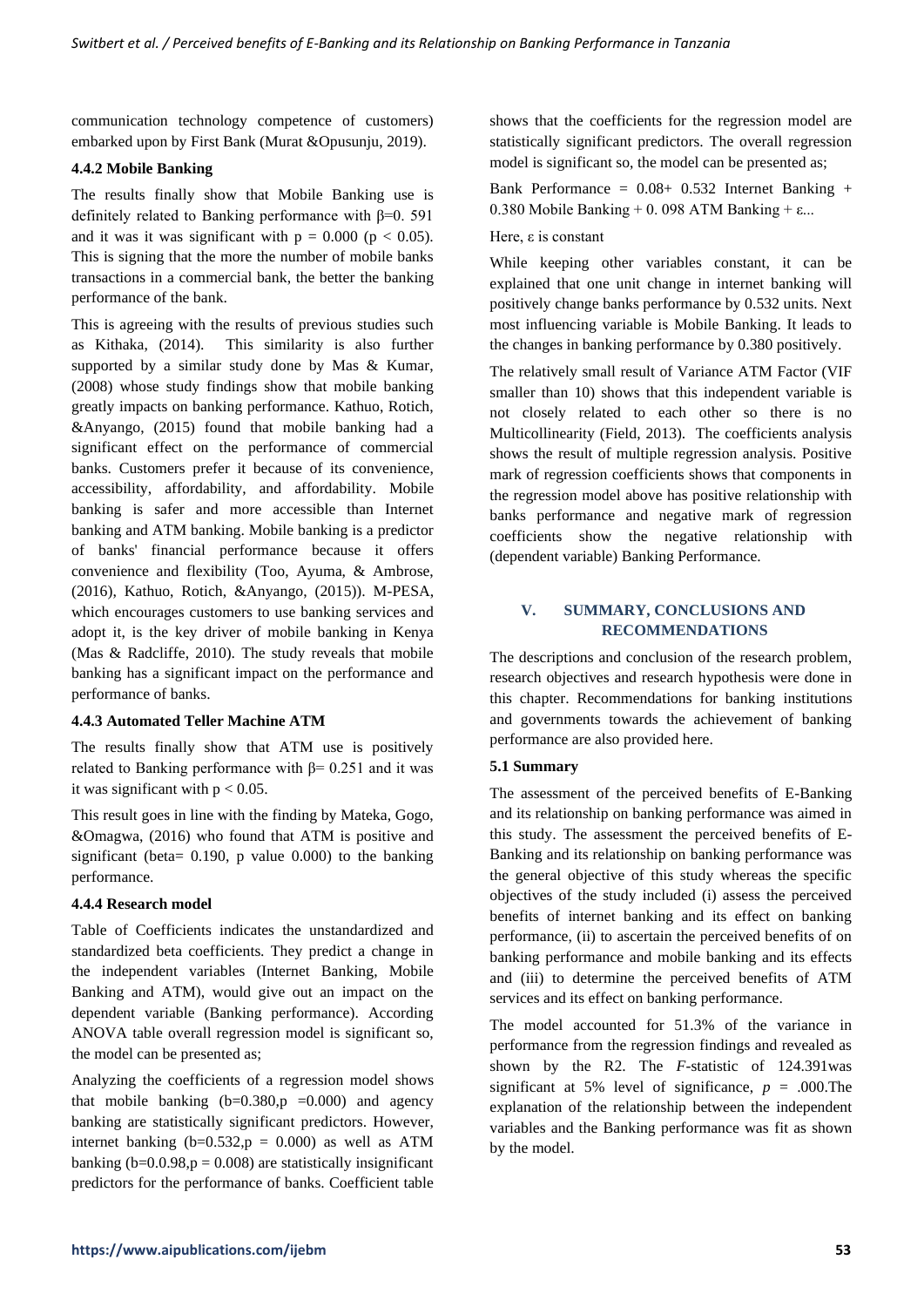The relationship between the perceived benefits of internet banking and banking performance was intended to be established by the study. The results reveal that perceived benefits of internet the banking performance had a pragmatic and significant outcome on and this effect was significant at 5% level.

The relationship between the perceived benefits of mobile banking and banking performance was intended to be established by the study. The findings reveal that perceived benefits of mobile banking had a positive and significant effect on the banking performance and this effect was significant at 5% level.

The was meant to establish the relationship between the perceived benefits of Automated Teller Machine (ATM) and banking performance. The results reveal that perceived benefits of mobile bank Automated Teller Machine (ATM) had a significant effect on the banking performance which is positive and the outcome at 5% level significantly.

# **5.2 Conclusion**

The study conducted to assess the perceived benefits of E-Banking and its relationship on banking performance. The result of this study gives the banking sectors with better understanding of the perceived benefits of E-Banking and its relationship on banking performance which was useful to them to develop proper banking performance strategies.

# *5.2.1 Internet Banking*

There is a significant relationship between Internet banking and the banking performance from the results of the data analysis showed as showed, the internet banking is influence on income has been occasioned by the ease that internet has offer to both retail and corporate customers and hence making it faster ,convenient easy, and to make transactions. The increase in Internet banking activities corresponds to a better performance of the banks, a key driver of cost management in banks therefore the internet banking. Singh and Malhotra (2015) and Sayar and Wolfe (2007) who found that adoption of Internet banking services culminates into better performance of the banks had the same results as found in the study.

Clients are able to access banks' services round the clock and this creates strategic advantage against competitors hence leading to customers' loyalty and derived sense of security as opposed to over-the-counter banking with ebanking. Also, as a result of increased efficiency internet banking saves time.

# *5.2.2 Mobile banking*

Mobile banking has a positive and significant effect on the banking performance. With effective use of all types of mobile services, mobile banking is expected to continue growing were the findings revealed in the study. Mobile banking provides greater convenience for customers as it allows them to accomplish tasks "on the go." The barrier and challenges that could hinder easier access to mobile banking by customers However, there is needed to eliminate (Rumanyika, 2015).

As a commercial bank increases its mobile banking coverage, enhanced awareness among consumers and trained them on the applications of mobile banking this is how the study was consequently winded up that, minimized the threats and risks of mobile banking, banks would attract more customers mobile to their banking platforms and therefore an improved banking performance. These findings are also in line with previous study findings as stated in the literature review chapter.

# *5.2.3 Automated Teller Machine ATM*

A significant relationship between ATMs and the banking performance was revealed in this study. A unit increase in number of ATM installation leads to an increase in the overall banking performance of banks this was particularly established in the study results. ATMs help customers simplify the manner in which customers conduct their transactions with the bank this was further found in the study. the findings by Kaplan & Norton, (2002) which established that ATM allows a bank customer to conduct his/her banking transactions from almost every other ATM machine in the world hundreds of bank customers via the ATM technology are hand in hand with the results in this study.

# **5.3 Recommendations**

These recommendations were based on the research results in previous sections and literature. the following are considered by the researcher in the recommendations:

Commercial banks should increase awareness of internet banking products to their customers. This product is less popular than other e-banking products.

To minimize bank premises congestion, commercial banks should increase the availability of e-banking products. Customers will be able to serve themselves rather than visiting banks by increasing the number of ebanking products

To quickly resolve technical issues in the e-banking system, banks should provide better technical support to their customers.

Customers would be more probably to use e-banking if they have access to it at convenient times and places.